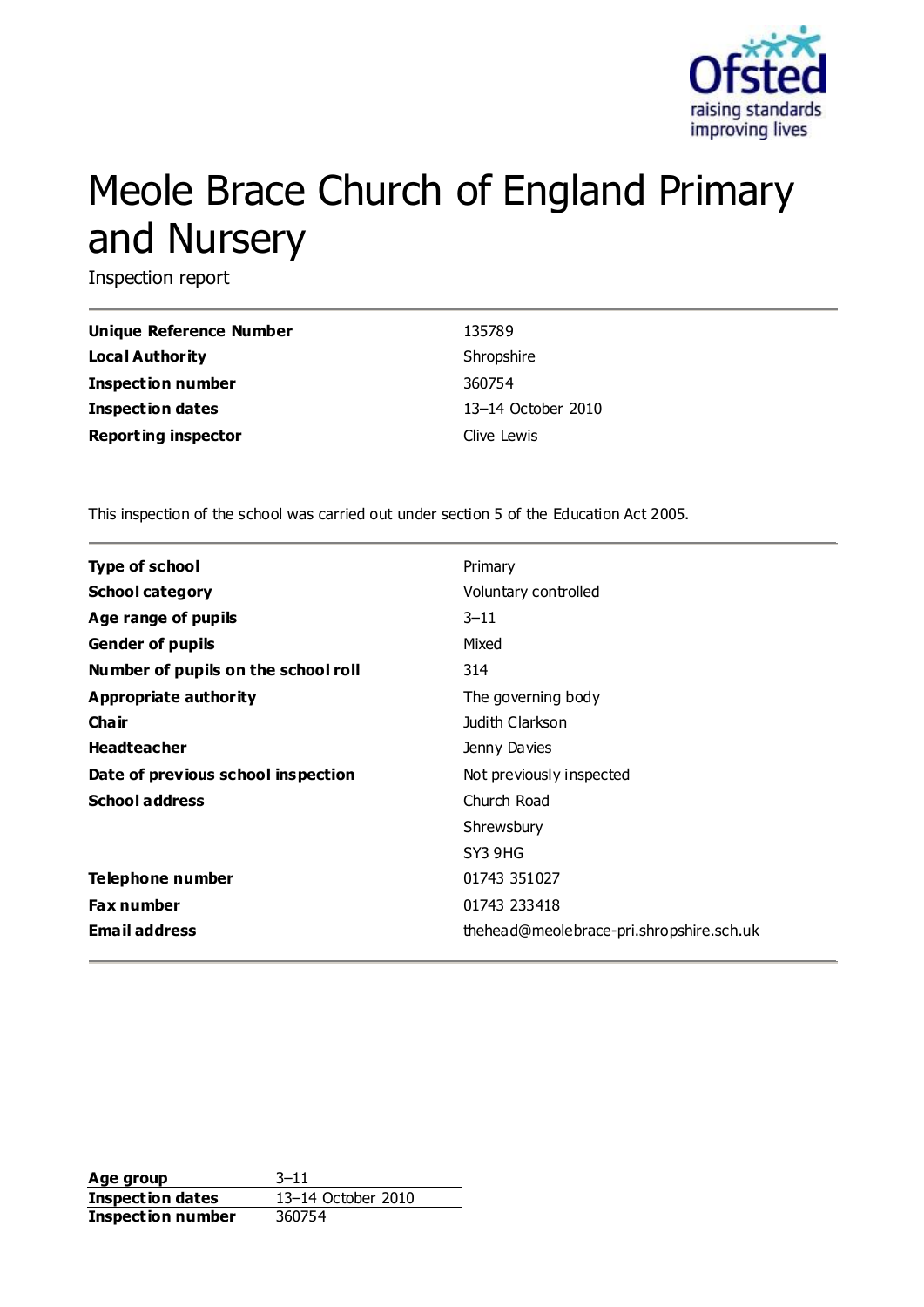The Office for Standards in Education, Children's Services and Skills (Ofsted) regulates and inspects to achieve excellence in the care of children and young people, and in education and skills for learners of all ages. It regulates and inspects childcare and children's social care, and inspects the Children and Family Court Advisory Support Service (Cafcass), schools, colleges, initial teacher training, work-based learning and skills training, adult and community learning, and education and training in prisons and other secure establishments. It assesses council children's services, and inspects services for looked after children, safeguarding and child protection.

Further copies of this report are obtainable from the school. Under the Education Act 2005, the school must provide a copy of this report free of charge to certain categories of people. A charge not exceeding the full cost of reproduction may be made for any other copies supplied.

If you would like a copy of this document in a different format, such as large print or Braille, please telephone 0300 1234 234, or email **[enquiries@ofsted.gov.uk](mailto:enquiries@ofsted.gov.uk)**.

You may copy all or parts of this document for non-commercial educational purposes, as long as you give details of the source and date of publication and do not alter the documentation in any way.

To receive regular email alerts about new publications, including survey reports and school inspection reports, please visit our website and go to 'Subscribe'.

Royal Exchange Buildings St Ann's Square Manchester M2 7LA T: 0300 1234 234 Textphone: 0161 618 8524 E: **[enquiries@ofsted.gov.uk](mailto:enquiries@ofsted.gov.uk)**

W: **[www.ofsted.gov.uk](http://www.ofsted.gov.uk/)**

© Crown copyright 2010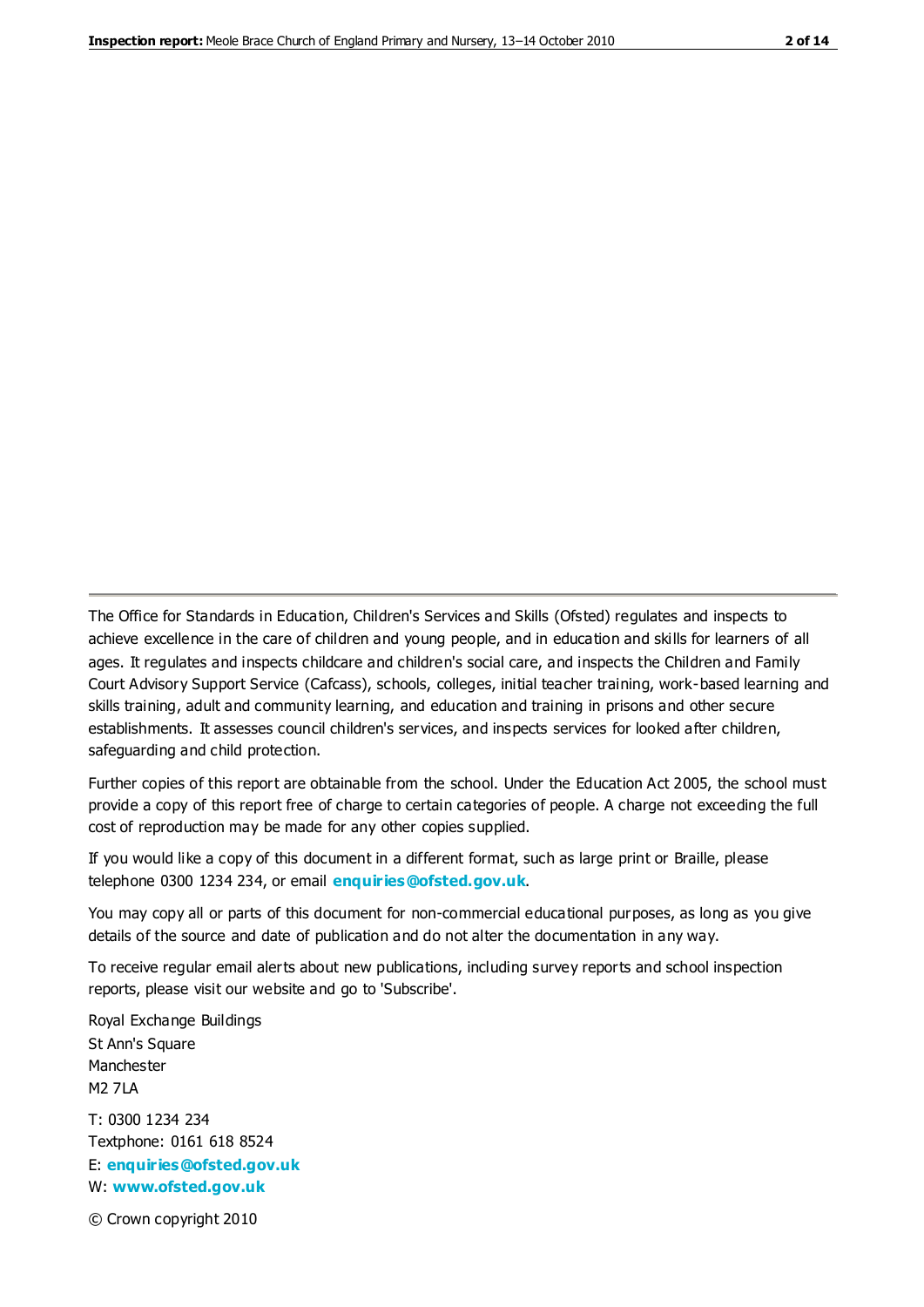# **Introduction**

This inspection was carried out by three additional inspectors. The inspectors visited 14 lessons, observed 10 teachers and held meetings with members of the governing body, staff and groups of pupils. They observed the school's work, including a sample of pupils' books, teachers' planning documents, tracking and assessment data, and analysed questionnaires from 115 parents and carers, 105 pupils and 32 staff.

The inspection team reviewed many aspects of the school's work. It looked in detail at a number of key areas.

- Is there variation in the quality of teaching and learning across the school?
- What are the quality and rigour of the school's new tracking and assessment systems?
- What is the impact of the work of subject managers and curriculum coordinators?

# **Information about the school**

This is a new school which opened in September 2009, an amalgamation of former infant and junior schools. The headteacher of the former infant school took over the leadership of the new school. The school is of average size for its type. It provides for a diverse intake. The proportion of pupils known to be eligible for free school meals is broadly average. The proportions of pupils from minority ethnic groups and those learning English as an additional language are below national averages. The percentage of pupils with special educational needs and/or disabilities is broadly average, although there is a higher proportion than average of pupils with a statement of special educational needs. There is a Children's Centre on the school site. In its first year, the school has achieved National Healthy School Status.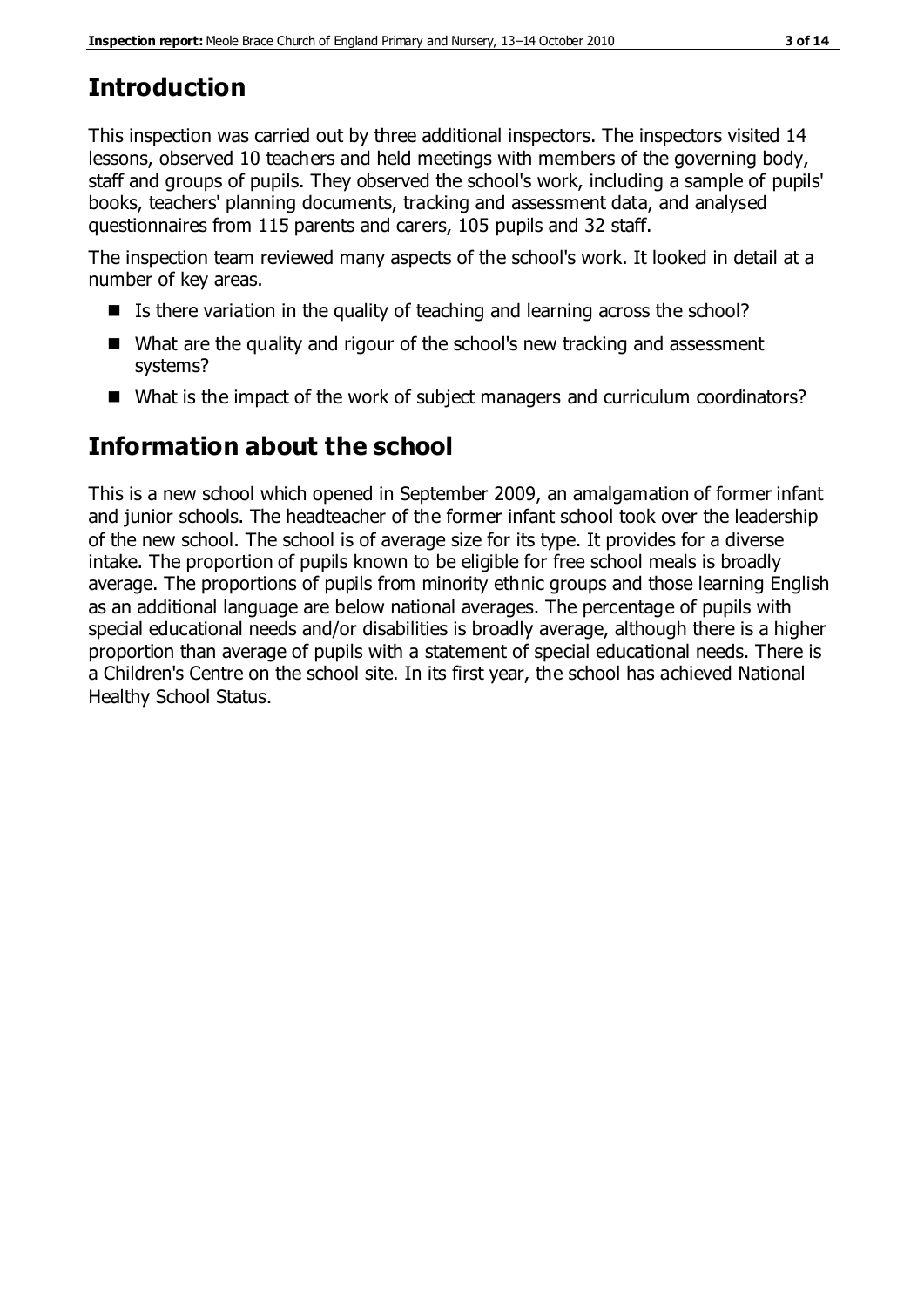# **Inspection judgements**

| Overall effectiveness: how good is the school? |  |
|------------------------------------------------|--|
|------------------------------------------------|--|

## **The school's capacity for sustained improvement 2**

## **Main findings**

Meole Brace Church of England Primary and Nursery is a good school. It has a number of outstanding features. In a very short time, under the strong leadership of the headteacher, staff from the former infant and junior schools have joined together to make an effective, lively team with a clear sense of purpose and direction, clearly linked to school improvement. Robust teamwork between the headteacher, senior staff and the local authority has ensured that teaching and learning have improved and are good, whole school assessment and tracking systems have been put in place and clear priorities have been set for further improvement. Although subject leaders and curriculum coordinators have a good understanding of standards and progress in their subject areas and have made an important contribution to leadership in the school's first year, they are still at an early stage of developing a clear overview of the strengths and weaknesses in teaching and all other classroom practice in their subjects.

The overwhelming majority of parents and carers are very supportive of the school. One parent commented: 'The school provides a happy and safe environment for my child to receive the best education.' Another wrote: 'This is a very special school. We are very happy to be part of it.' Staff want the best for each child and, through working closely with families, strive to achieve this goal. Throughout the school, all groups of pupils, including those with special educational needs and/or disabilities, make good progress. The quality of teaching in most lessons is good or better. As a result of good assessment procedures, teachers and other adults plan well to meet the needs of all pupils. Excellent care, guidance and support ensure that all pupils are able to learn and develop confidence, regardless of their individual circumstances. They have an excellent understanding of how to keep safe and of the need for healthy lifestyles. Parents and carers say their children enjoy coming to school. Pupils agree enthusiastically. This is clearly reflected in the aboveaverage levels of attendance. Behaviour is good across the school. Pupils' spiritual, moral, social and cultural development is good. The curriculum ensures that pupils receive a good variety of exciting activities and experiences through visits, residential stays and visitors to school. The school has excellent partnerships with a wide range of external agencies which support learning very well. It has strong links with the local community. The school recognises that the initial contacts it has made with a school in a contrasting area in the United Kingdom and links with schools overseas are areas for development in order to enhance pupils' understanding of other cultures and lifestyles. The school accurately evaluates how well it is doing and what needs to be done next. Its track record in the first year is strong, having established positive relationships across the school and good educational provision. This success underpins the school's good capacity to sustain improvement.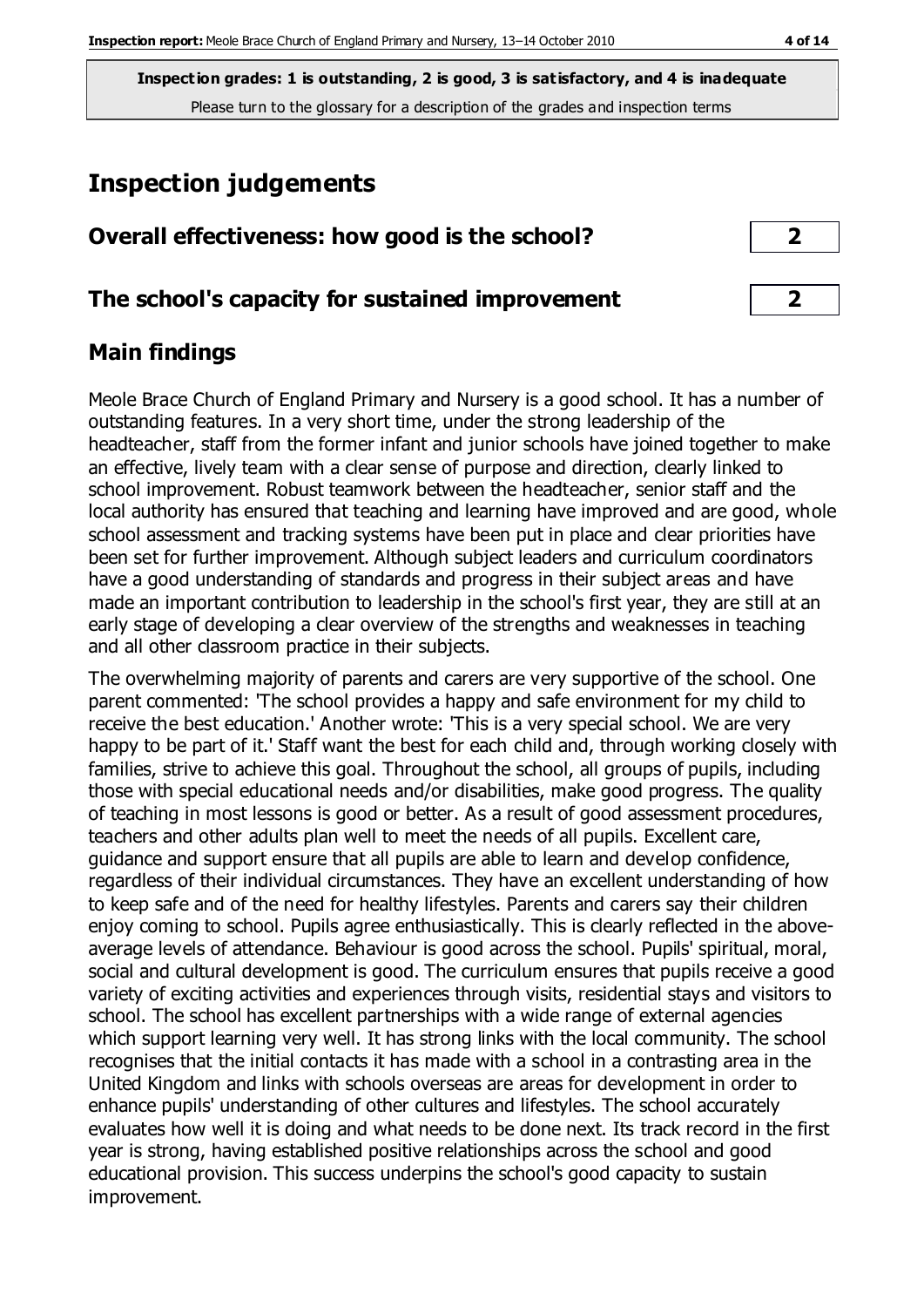#### **What does the school need to do to improve further?**

- Ensure subject coordinators develop a better overview of how to raise attainment by providing opportunities for them to observe teaching and classroom practice in their subjects.
	- Broaden the impact on community cohesion beyond the school's locality by widening links with other communities nationally and globally.

#### **Outcomes for individuals and groups of pupils 2**

From below-average levels of attainment on entry, pupils from all social and ethnic backgrounds make good progress as they move through the school. Unvalidated results from the school's first national tests at Year 6 show that pupils across the range of abilities are consistently achieving well. Standards achieved in Year 6 in the 2010 national tests in English and mathematics were in line with national averages although the proportion of pupils achieving the higher levels in mathematics was lower than average.

Lesson observations confirm pupils' good behaviour. This ensures good relationships and a high level of attention and motivation in most lessons. Pupils behave considerately towards each other and respond quickly to any additional guidance from staff about how to conduct themselves. As a result, the quality of pupils' learning and progress across the school is good. In one Year 3 writing lesson, outstanding teaching led to exceptional learning. Here, the teacher used a variety of strategies to interest and motivate pupils extremely well. Very good use was made of pupils' previous work to identify good writing and helpful advice was provided on ways in which it could be improved further. Pupils with special educational needs and/or disabilities make good progress because of the effective support provided by class teachers, skilled teaching assistants and outside agencies.

All pupils have an excellent understanding of what constitutes an unsafe situation and are confident that issues they raise will be dealt with promptly and effectively by the school. Pupils clearly enjoy their learning. They are interested in the school's health-promotion activities and have an excellent understanding of the main threats to their health and how they can be avoided. They are proud of their school community and actively take up the many opportunities to practise leadership and to contribute to the local community. They respect each other's needs and interests and are curious about the world around them, embracing new experiences enthusiastically. Their spiritual, moral, social and cultural development upholds the school's values well.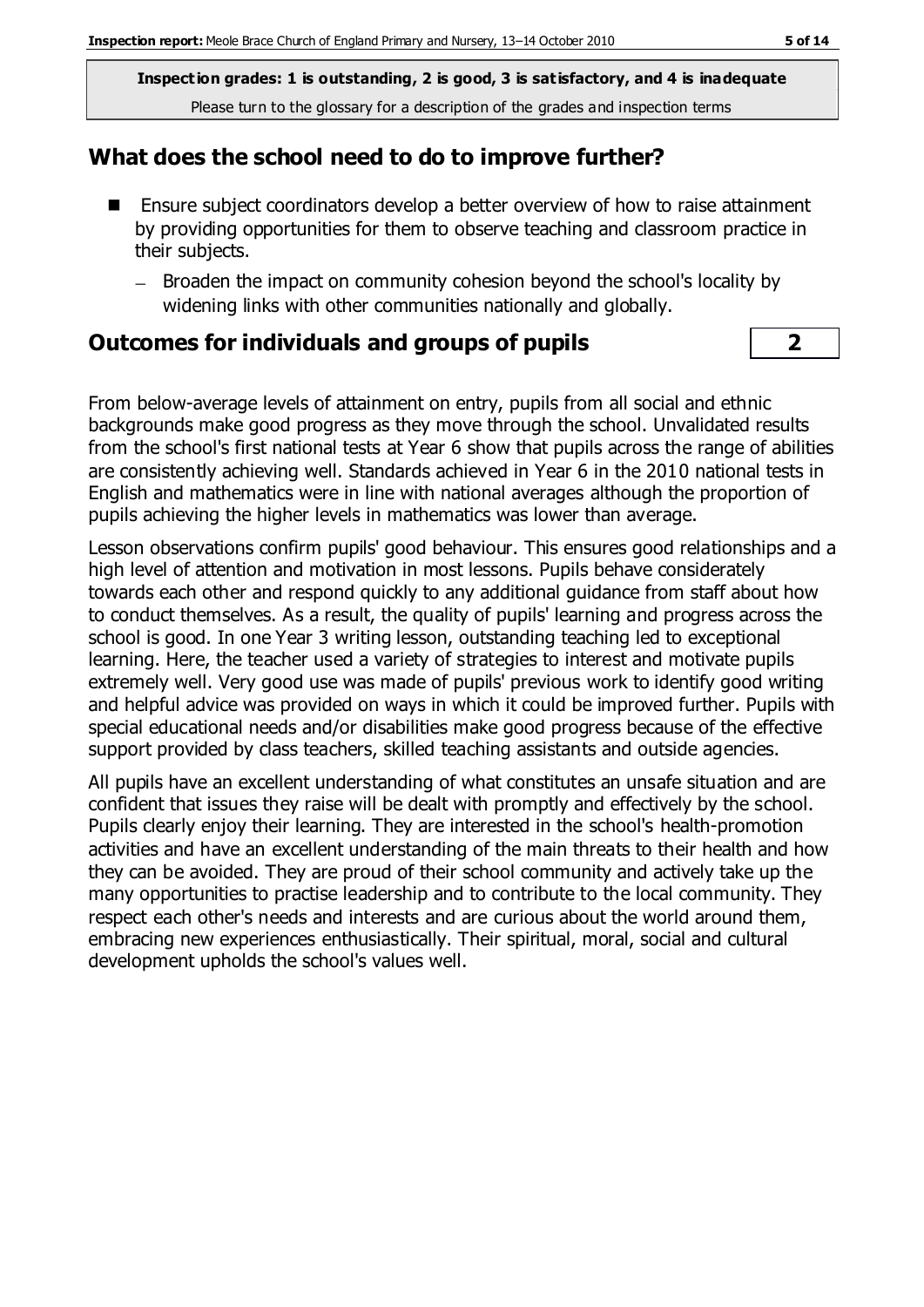**Inspection grades: 1 is outstanding, 2 is good, 3 is satisfactory, and 4 is inadequate**

Please turn to the glossary for a description of the grades and inspection terms

#### These are the grades for pupils' outcomes

| Pupils' achievement and the extent to which they enjoy their learning                                                     | $\overline{2}$          |
|---------------------------------------------------------------------------------------------------------------------------|-------------------------|
| Taking into account:<br>Pupils' attainment <sup>1</sup>                                                                   | 3                       |
| The quality of pupils' learning and their progress                                                                        | $\mathcal{P}$           |
| The quality of learning for pupils with special educational needs and/or disabilities<br>and their progress               | 2                       |
| The extent to which pupils feel safe                                                                                      | 1                       |
| Pupils' behaviour                                                                                                         |                         |
| The extent to which pupils adopt healthy lifestyles                                                                       | 1                       |
| The extent to which pupils contribute to the school and wider community                                                   | 2                       |
| The extent to which pupils develop workplace and other skills that will contribute to<br>their future economic well-being | $\overline{\mathbf{2}}$ |
| Taking into account:<br>Pupils' attendance <sup>1</sup>                                                                   | $\mathfrak{D}$          |
| The extent of pupils' spiritual, moral, social and cultural development                                                   | 2                       |

<sup>1</sup> The grades for attainment and attendance are: 1 is high; 2 is above average; 3 is broadly average; and 4 is low

## **How effective is the provision?**

Good teaching and learning were observed across the school. There is little variation in its quality, although subject leaders are not yet able to confirm this for themselves. Teachers have strong subject knowledge which enthuses and challenges pupils and contributes to their good progress. Lessons are well planned with clear learning objectives that are routinely shared with pupils. Good use is made of resources, including new technology, to motivate pupils and enhance their learning. Carefully targeted questioning draws out pupils' ideas and develops their thinking and reasoning skills. Support by teaching assistants is well focused and makes a significant contribution to the quality of learning. A new whole-school assessment and tracking system is now providing the school with secure data on pupils' long-term progress as they move through the school. As the volume of secure data grows, it is giving leaders and teachers an overview of school performance and enabling them to make a detailed and accurate analysis of the progress of groups or individuals. Consequently, leaders are able to amend the curriculum to better meet the needs of all groups of pupils.

The curriculum provides carefully adapted activities to ensure all groups of pupils experience success and staff are beginning to link subjects to make learning more meaningful. Pupils particularly enjoy the wide range of after-school activities and clubs, including physical activities and Forest School activities. Collaboration with other schools further enriches the curriculum and links with extended services, for example, the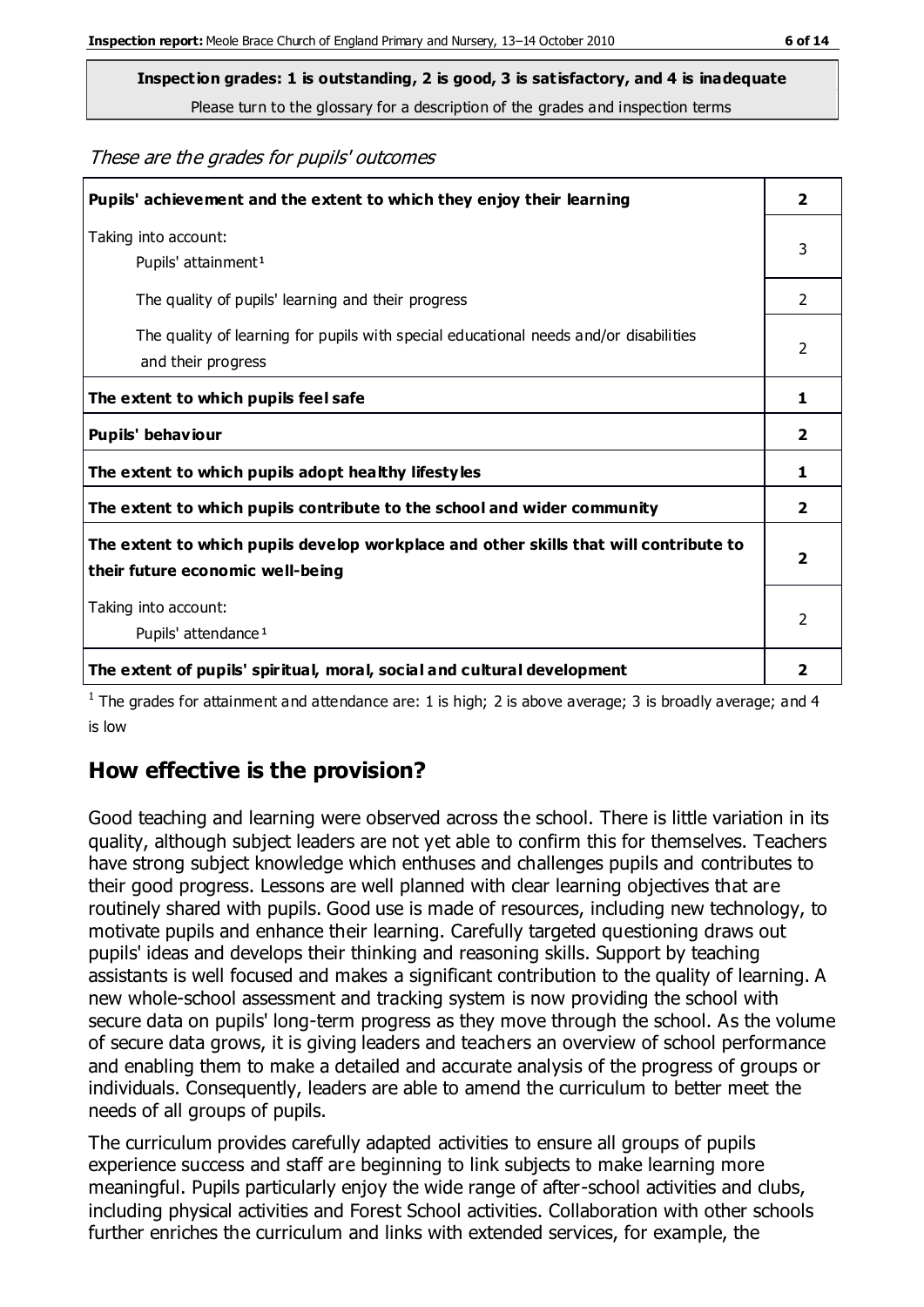Children's Centre staff, the health visitor, the school nurse, police and the educational welfare officer, support the development of the wider curriculum very well. Excellent, very well targeted support for vulnerable pupils enables them and their families to make the best of the opportunities provided by the school. Pupils with special educational needs and/or disabilities do well in response to caring and sensitive support. Extremely robust arrangements are in place for ensuring that all pupils are safe.

These are the grades for the quality of provision

| The quality of teaching                                                                                    |  |
|------------------------------------------------------------------------------------------------------------|--|
| Taking into account:<br>The use of assessment to support learning                                          |  |
| The extent to which the curriculum meets pupils' needs, including, where relevant,<br>through partnerships |  |
| The effectiveness of care, guidance and support                                                            |  |

## **How effective are leadership and management?**

In the twelve months since the amalgamation of the two schools, the headteacher has consistently communicated to the staff her high expectations about continuing to improve provision. The result of this is clearly evident in the significant improvements made in the school's first year. With the able support of an enthusiastic, committed and well-motivated staff team, she has identified and has rigorously and successfully tackled areas requiring improvement. It is only the lack of opportunity for middle leaders to play a greater role in their subject areas that limits the impact of leaders' drive for improvement, overall, to no more than good. Planning is robust and followed through. Staff regularly take advantage of the professional opportunities provided to enhance their work.

The governing body is influential in determining the strategic direction of the school and fully and systematically involved in evaluating its work. Members have constructive relationships with staff and show determination in challenging and supporting the school and bringing about improvements. There are very high levels of awareness of issues related to safety which permeate the work of the school. There is a comprehensive awareness of safeguarding issues among governors and staff at all levels, all of whom receive rigorous training. The school is a leader of high-quality practice in relation to its safeguarding policies, procedures and their application. This excellent practice is shared with other schools. The good relationship and effective liaison with parents and carers and excellent links with other partners, including the on-site Children's Centre, contribute significantly to improvements in pupils' achievement and well-being. The school promotes equality of opportunity in all its work and is constantly alert to any variation in achievement. It is proactive in devising initiatives to overcome any weaknesses. The school understands its own context and that of the local community well. It has evaluated its position, and has formulated a strategy to develop pupils' understanding of those living in contexts that are different to their own to extend learners' already good contribution to the school and local communities. The school makes good use of all its resources, and provides good value for money.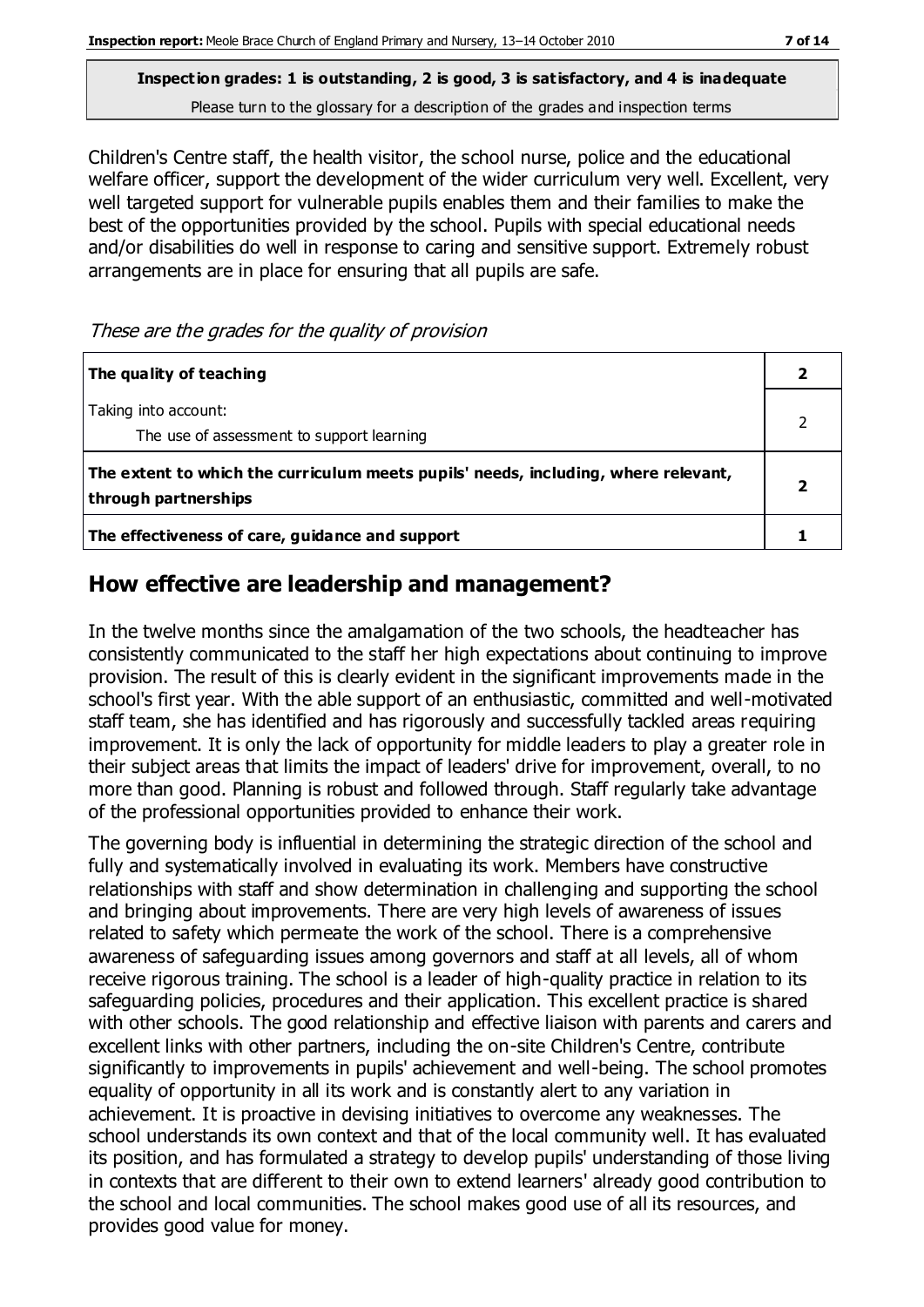Please turn to the glossary for a description of the grades and inspection terms

| The effectiveness of leadership and management in embedding ambition and driving<br><b>improvement</b>                                                           | $\overline{\mathbf{2}}$ |
|------------------------------------------------------------------------------------------------------------------------------------------------------------------|-------------------------|
| Taking into account:                                                                                                                                             | 2                       |
| The leadership and management of teaching and learning                                                                                                           |                         |
| The effectiveness of the governing body in challenging and supporting the<br>school so that weaknesses are tackled decisively and statutory responsibilities met | $\overline{\mathbf{2}}$ |
| The effectiveness of the school's engagement with parents and carers                                                                                             | $\mathbf{2}$            |
| The effectiveness of partnerships in promoting learning and well-being                                                                                           | 1                       |
| The effectiveness with which the school promotes equality of opportunity and tackles<br>discrimination                                                           | $\overline{\mathbf{2}}$ |
| The effectiveness of safeguarding procedures                                                                                                                     | 1                       |
| The effectiveness with which the school promotes community cohesion                                                                                              | 3                       |
| The effectiveness with which the school deploys resources to achieve value for money                                                                             | 2                       |

#### These are the grades for leadership and management

## **Early Years Foundation Stage**

When they join the Nursery, children's skills are below those typically found. Most need considerable help to ensure that they learn how to be independent and work and play together. As children move through the Nursery and Reception classes they make good progress because teaching and learning are good overall. Despite this good progress, standards remain below average, particularly in aspects of communication, language and literacy skills, when children enter Year 1. The school wisely continues some aspects of the Early Years Foundation Stage curriculum for a number of Year 1 pupils. Systems for assessing and tracking children's progress from their entry to the Nursery through the Early Years Foundation Stage are exceptionally strong and effective. Teachers and support staff carefully observe and record children's achievements on a day-to-day basis and use this information well to plan the next steps in learning. Happy and caring relationships are established and children settle quickly. Children behave well and are enthusiastic in all that they do. They clearly enjoy school and play happily together and individually. Staff work hard and successfully to achieve a strong partnership with parents and carers. Pastoral care and welfare arrangements are good and help the children to be safe, well cared for and aware of how to be healthy. Adults provide a wide range of interesting learning activities, allowing children to work on things that they choose themselves, as well as by taking part in more formal group-work activities with adults. There is a very good focus on helping children with their speaking skills and ensuring that they develop an ability to work with others in a friendly and purposeful way. Children with special educational needs and/or disabilities are identified quickly, well supported and integrated effectively into all activities. The Early Years Foundation Stage leader is a very experienced practitioner with a good knowledge of the learning, development and welfare requirements of very young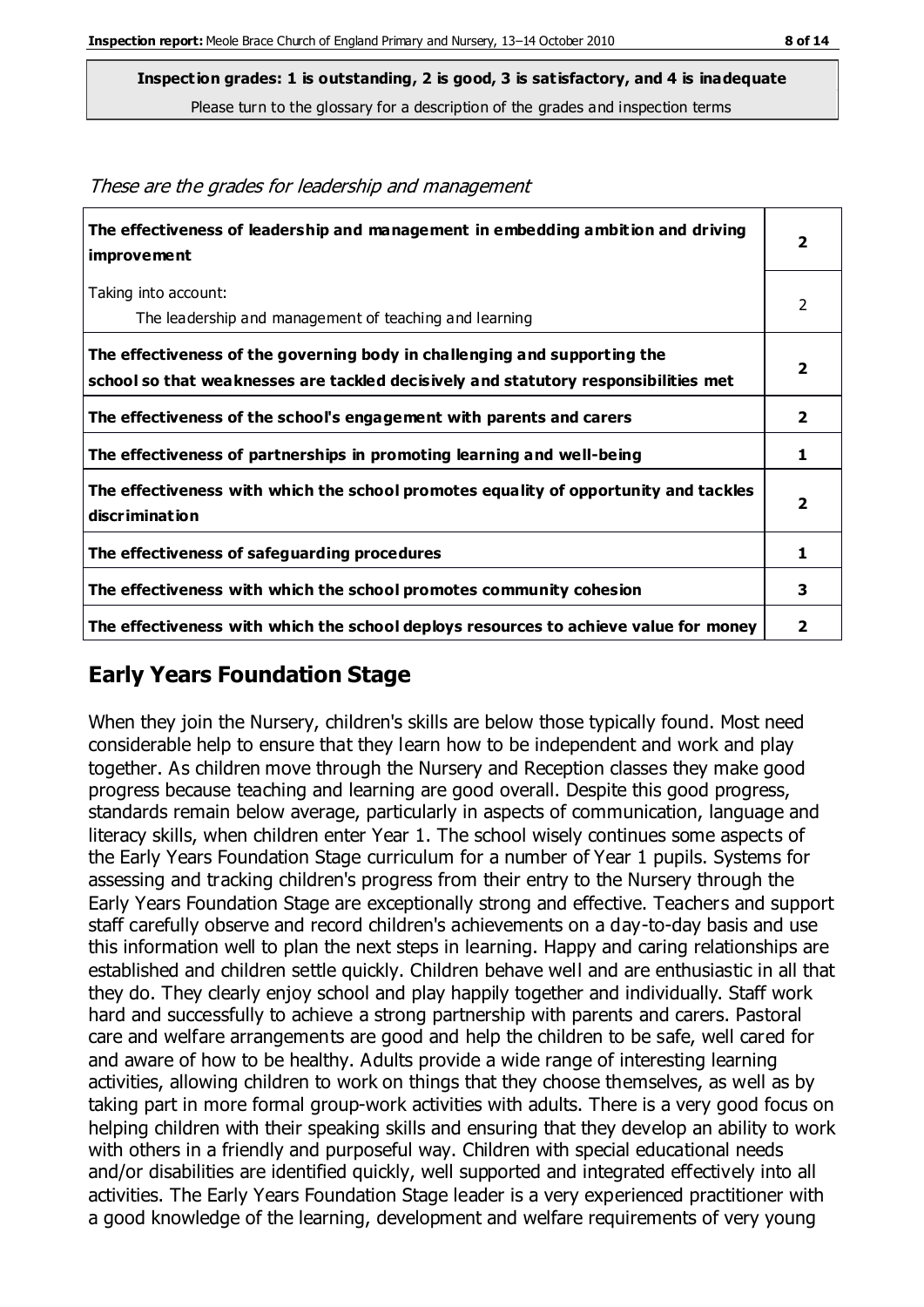children. National guidance for the Early Years Foundation Stage is used well to support children's learning.

These are the grades for the Early Years Foundation Stage

| <b>Overall effectiveness of the Early Years Foundation Stage</b>                      |  |
|---------------------------------------------------------------------------------------|--|
| Taking into account:<br>Outcomes for children in the Early Years Foundation Stage     |  |
| The quality of provision in the Early Years Foundation Stage                          |  |
| The effectiveness of leadership and management of the Early Years Foundation<br>Stage |  |

#### **Views of parents and carers**

The response to the questionnaire was well in line with that found nationally in primary schools. Almost all parents and carers declare themselves happy with their child's experience at the school, feel certain that the school keeps their child safe and are pleased that it encourages healthy lifestyles. A very large majority of parents and carers agreed with all the other statements, including that their child enjoys school, the teaching is good and the school makes sure that their child is well prepared for the future. A very small minority felt that the school does not deal effectively with unacceptable behaviour, is not led and managed well and does not take enough account of their suggestions. The inspection team investigated these matters carefully and did not find evidence to support these minority views.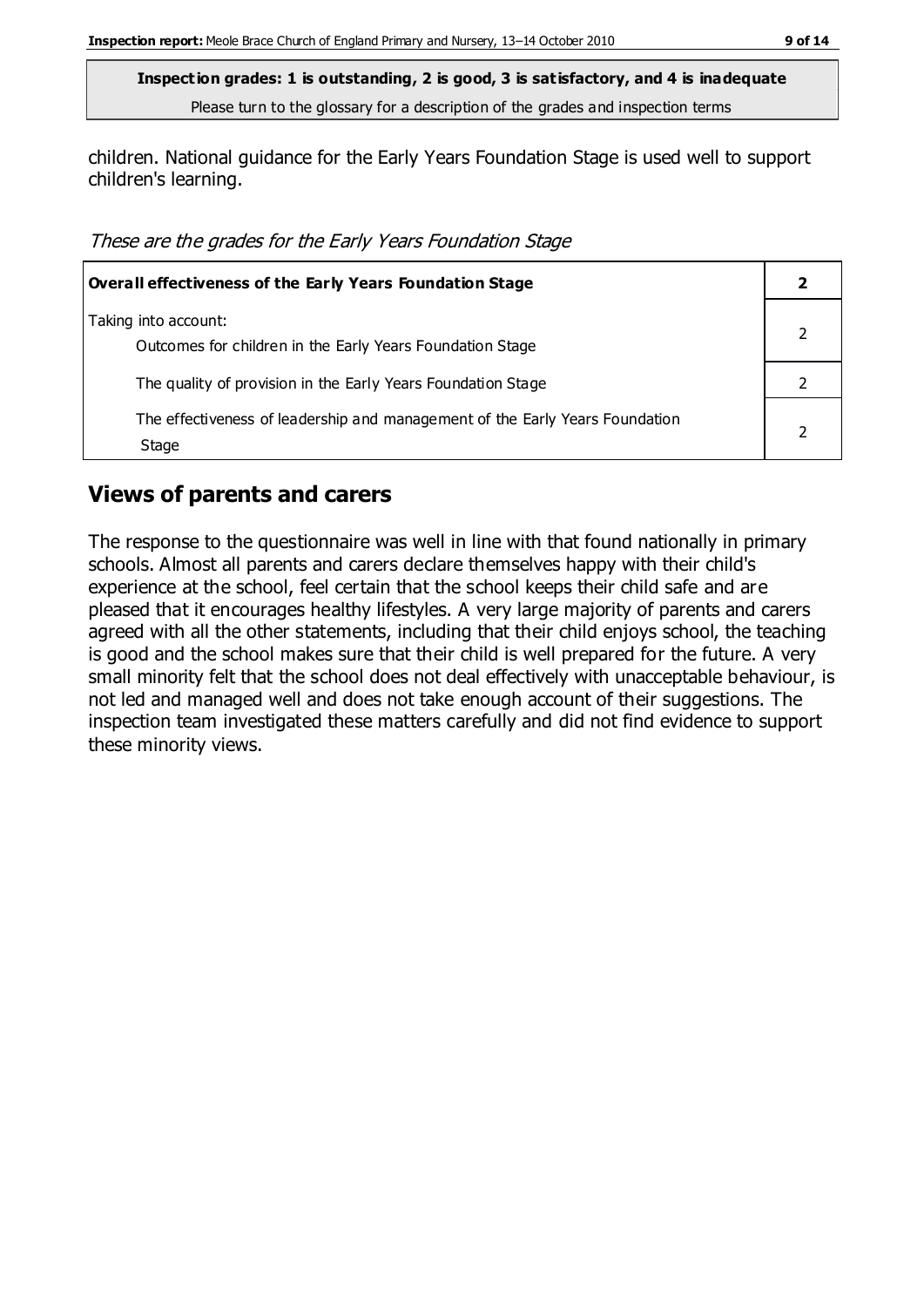#### **Responses from parents and carers to Ofsted's questionnaire**

Ofsted invited all the registered parents and carers of pupils registered at Meole Brace Church of England Primary and Nursery to complete a questionnaire about their views of the school.

In the questionnaire, parents and carers were asked to record how strongly they agreed with 13 statements about the school. The inspection team received 115 completed questionnaires by the end of the on-site inspection. In total, there are 314 pupils registered at the school.

| <b>Statements</b>                                                                                                                                                                                                                                       | <b>Strongly</b><br>agree |               | Agree        |               |                | <b>Disagree</b> |                | <b>Strongly</b><br>disagree |  |
|---------------------------------------------------------------------------------------------------------------------------------------------------------------------------------------------------------------------------------------------------------|--------------------------|---------------|--------------|---------------|----------------|-----------------|----------------|-----------------------------|--|
|                                                                                                                                                                                                                                                         | <b>Total</b>             | $\frac{0}{0}$ | <b>Total</b> | $\frac{0}{0}$ | <b>Total</b>   | $\frac{0}{0}$   | <b>Total</b>   | $\frac{0}{0}$               |  |
| My child enjoys school                                                                                                                                                                                                                                  | 77                       | 67            | 32           | 28            | 4              | 3               | $\mathbf 0$    | $\mathbf 0$                 |  |
| The school keeps my child<br>safe                                                                                                                                                                                                                       | 73                       | 63            | 39           | 34            | 3              | 3               | $\mathbf 0$    | $\mathbf 0$                 |  |
| My school informs me about<br>my child's progress                                                                                                                                                                                                       | 73                       | 63            | 37           | 32            | 4              | 3               | $\mathbf{1}$   | $\mathbf{1}$                |  |
| My child is making enough<br>progress at this school                                                                                                                                                                                                    | 61                       | 53            | 46           | 40            | 7              | 6               | 0              | $\mathbf 0$                 |  |
| The teaching is good at this<br>school                                                                                                                                                                                                                  | 71                       | 62            | 40           | 35            | 1              | $\mathbf{1}$    | $\mathbf 0$    | $\mathbf 0$                 |  |
| The school helps me to<br>support my child's learning                                                                                                                                                                                                   | 65                       | 57            | 41           | 36            | 8              | $\overline{7}$  | $\mathbf 0$    | $\mathbf 0$                 |  |
| The school helps my child to<br>have a healthy lifestyle                                                                                                                                                                                                | 67                       | 58            | 45           | 39            | 3              | 3               | $\mathbf 0$    | $\mathbf 0$                 |  |
| The school makes sure that<br>my child is well prepared for<br>the future (for example<br>changing year group,<br>changing school, and for<br>children who are finishing<br>school, entering further or<br>higher education, or entering<br>employment) | 70                       | 61            | 38           | 33            | 3              | 3               | $\mathbf 0$    | $\mathbf 0$                 |  |
| The school meets my child's<br>particular needs                                                                                                                                                                                                         | 59                       | 51            | 46           | 40            | 6              | 5               | 1              | $\mathbf{1}$                |  |
| The school deals effectively<br>with unacceptable behaviour                                                                                                                                                                                             | 61                       | 53            | 41           | 36            | 7              | 6               | $\overline{2}$ | $\overline{2}$              |  |
| The school takes account of<br>my suggestions and concerns                                                                                                                                                                                              | 60                       | 52            | 41           | 36            | $10\,$         | 9               | $\overline{2}$ | 2                           |  |
| The school is led and<br>managed effectively                                                                                                                                                                                                            | 63                       | 55            | 39           | 34            | $\overline{7}$ | 6               | $\overline{2}$ | $\overline{2}$              |  |
| Overall, I am happy with my<br>child's experience at this<br>school                                                                                                                                                                                     | 72                       | 63            | 39           | 34            | $\overline{4}$ | 3               | $\mathbf 0$    | $\mathbf 0$                 |  |

The table above summarises the responses that parents and carers made to each statement. The percentages indicate the proportion of parents and carers giving that response out of the total number of completed questionnaires. Where one or more parents and carers chose not to answer a particular question, the percentages will not add up to 100%.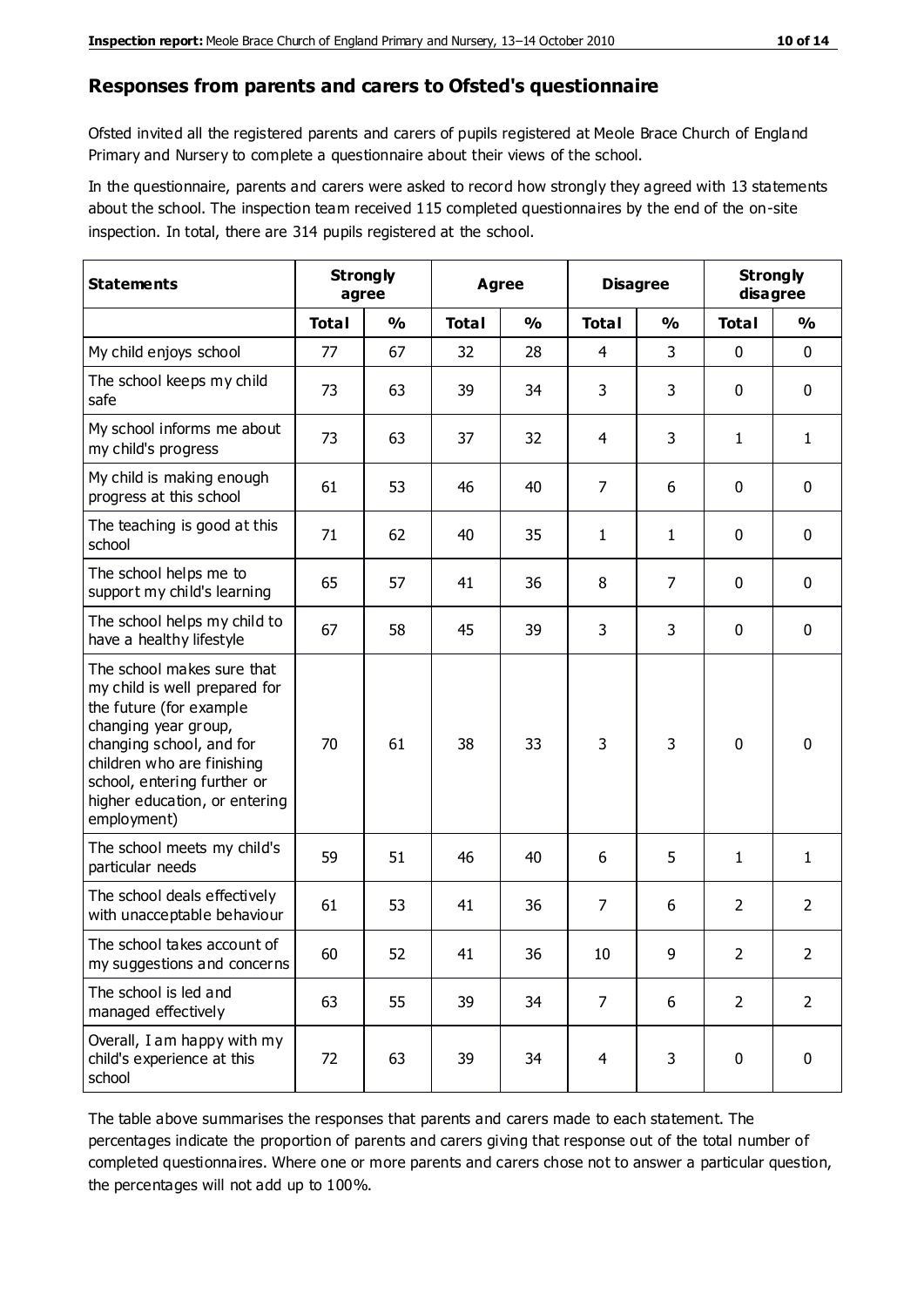## **Glossary**

| Grade   | <b>Judgement</b> | <b>Description</b>                                                                                                                                                                                                            |
|---------|------------------|-------------------------------------------------------------------------------------------------------------------------------------------------------------------------------------------------------------------------------|
| Grade 1 | Outstanding      | These features are highly effective. An outstanding school<br>provides exceptionally well for all its pupils' needs.                                                                                                          |
| Grade 2 | Good             | These are very positive features of a school. A school that<br>is good is serving its pupils well.                                                                                                                            |
| Grade 3 | Satisfactory     | These features are of reasonable quality. A satisfactory<br>school is providing adequately for its pupils.                                                                                                                    |
| Grade 4 | Inadequate       | These features are not of an acceptable standard. An<br>inadequate school needs to make significant improvement<br>in order to meet the needs of its pupils. Ofsted inspectors<br>will make further visits until it improves. |

#### **What inspection judgements mean**

#### **Overall effectiveness of schools**

|                       | Overall effectiveness judgement (percentage of schools) |      |                     |                   |
|-----------------------|---------------------------------------------------------|------|---------------------|-------------------|
| <b>Type of school</b> | <b>Outstanding</b>                                      | Good | <b>Satisfactory</b> | <b>Inadequate</b> |
| Nursery schools       | 58                                                      | 36   | 4                   | $\overline{2}$    |
| Primary schools       | 8                                                       | 43   | 40                  | 9                 |
| Secondary schools     | 10                                                      | 35   | 42                  | 13                |
| Sixth forms           | 13                                                      | 39   | 45                  | 3                 |
| Special schools       | 33                                                      | 42   | 20                  | 4                 |
| Pupil referral units  | 18                                                      | 40   | 29                  | 12                |
| All schools           | 11                                                      | 42   | 38                  | 9                 |

New school inspection arrangements were introduced on 1 September 2009. This means that inspectors now make some additional judgements that were not made previously.

The data in the table above are for the period 1 September 2009 to 31 March 2010 and are the most recently published data available (see **[www.ofsted.gov.uk](http://www.ofsted.gov.uk/)**). Please note that the sample of schools inspected during the autumn and spring terms 2009/10 was not representative of all schools nationally, as weaker schools are inspected more frequently than good or outstanding schools.

Percentages are rounded and do not always add exactly to 100. Secondary school figures include those that have sixth forms, and sixth form figures include only the data specifically for sixth form inspection judgements.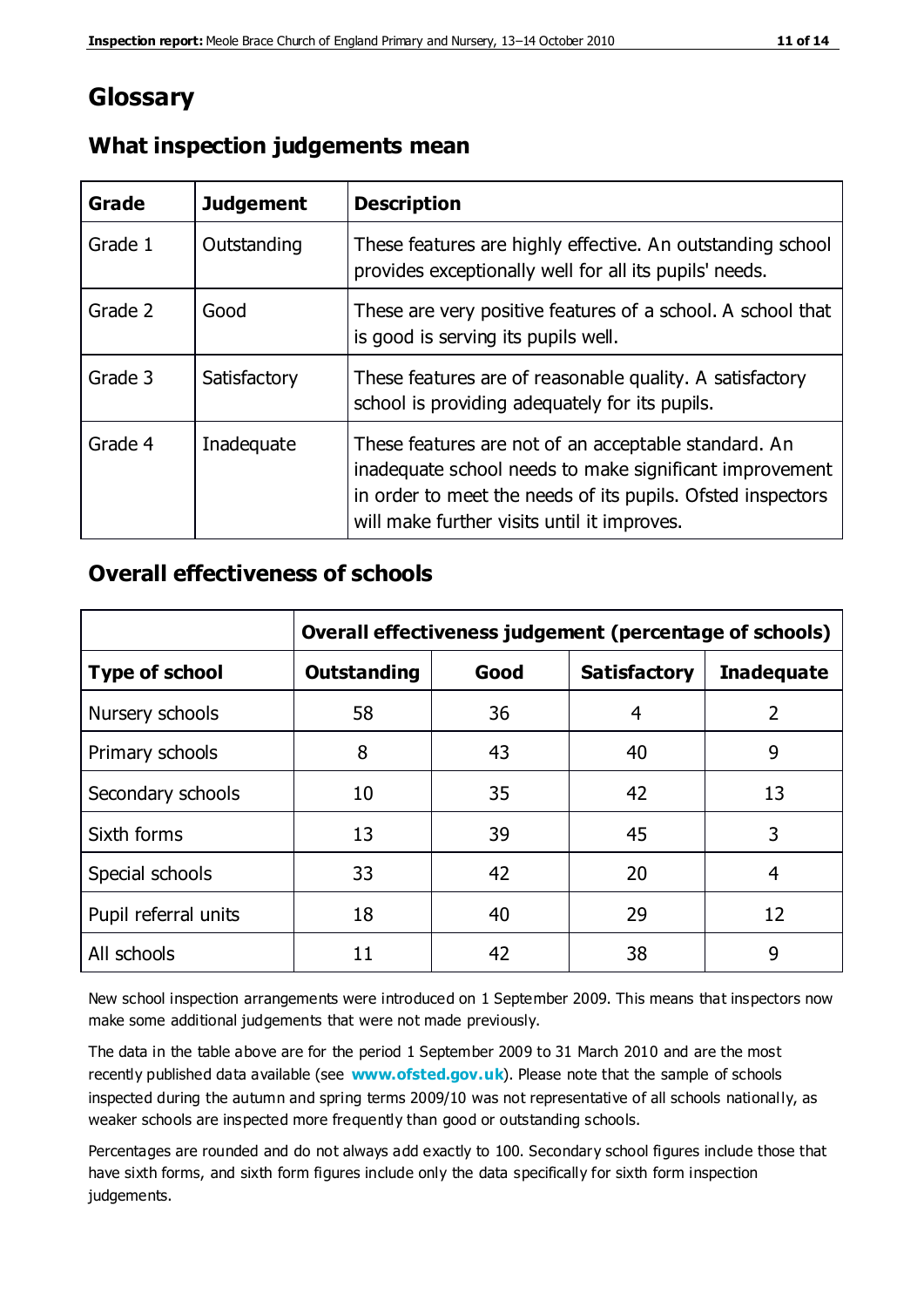# **Common terminology used by inspectors**

| Achievement:                  | the progress and success of a pupil in their learning,<br>development or training.                                                                                                                                                          |
|-------------------------------|---------------------------------------------------------------------------------------------------------------------------------------------------------------------------------------------------------------------------------------------|
| Attainment:                   | the standard of the pupils' work shown by test and<br>examination results and in lessons.                                                                                                                                                   |
| Capacity to improve:          | the proven ability of the school to continue<br>improving. Inspectors base this judgement on what<br>the school has accomplished so far and on the quality<br>of its systems to maintain improvement.                                       |
| Leadership and management:    | the contribution of all the staff with responsibilities,<br>not just the headteacher, to identifying priorities,<br>directing and motivating staff and running the school.                                                                  |
| Learning:                     | how well pupils acquire knowledge, develop their<br>understanding, learn and practise skills and are<br>developing their competence as learners.                                                                                            |
| <b>Overall effectiveness:</b> | inspectors form a judgement on a school's overall<br>effectiveness based on the findings from their<br>inspection of the school. The following judgements,<br>in particular, influence what the overall effectiveness<br>judgement will be. |
|                               | The school's capacity for sustained<br>improvement.                                                                                                                                                                                         |
|                               | Outcomes for individuals and groups of pupils.                                                                                                                                                                                              |
|                               | The quality of teaching.                                                                                                                                                                                                                    |
|                               | The extent to which the curriculum meets<br>pupils' needs, including, where relevant,<br>through partnerships.                                                                                                                              |
|                               | The effectiveness of care, guidance and<br>support.                                                                                                                                                                                         |
| Progress:                     | the rate at which pupils are learning in lessons and<br>over longer periods of time. It is often measured by<br>comparing the pupils' attainment at the end of a key                                                                        |

stage with their attainment when they started.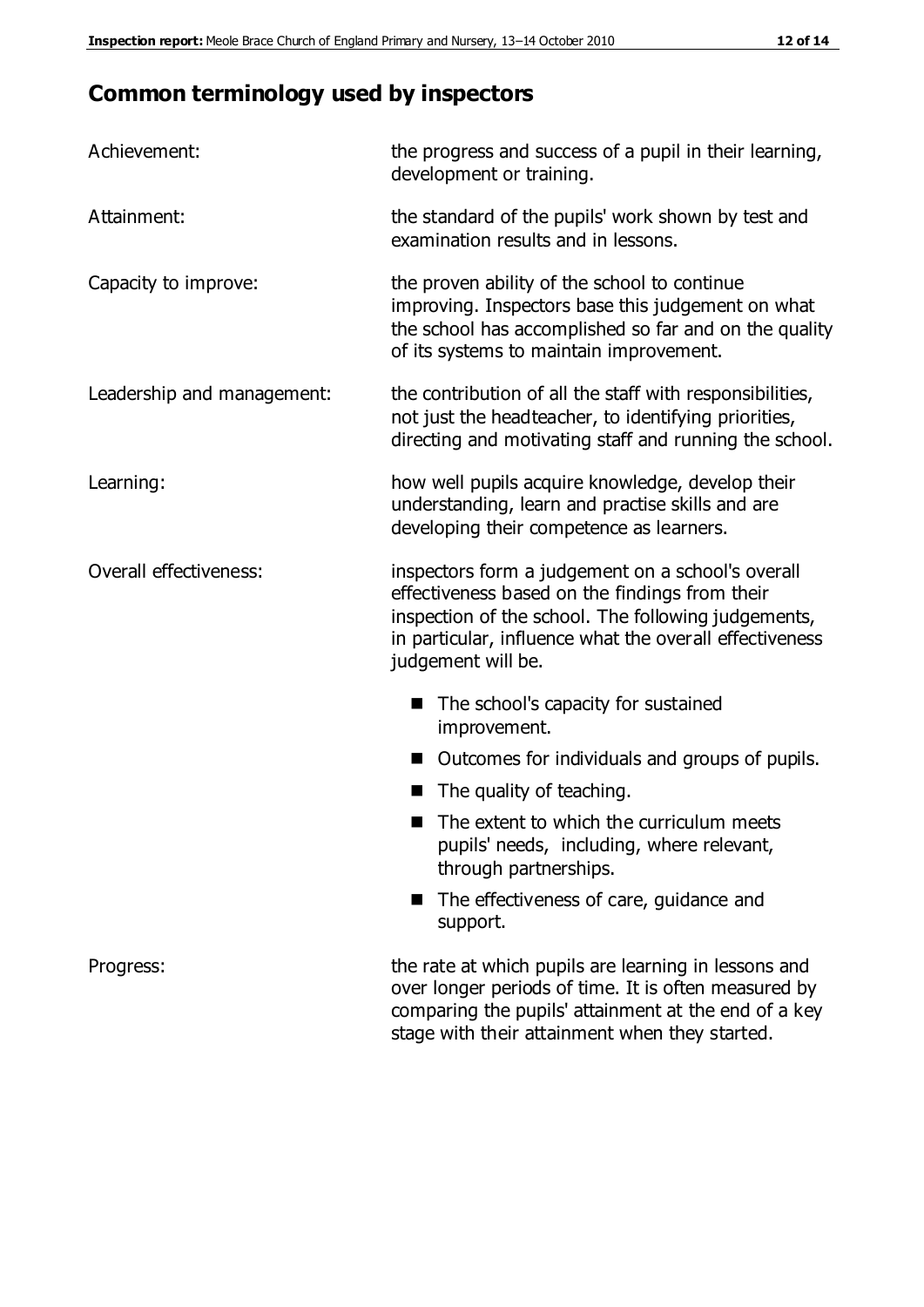#### **This letter is provided for the school, parents and carers to share with their children. It describes Ofsted's main findings from the inspection of their school.**

15 October 2010

#### Dear Pupils

#### **Inspection of Meole Brace Church of England Primary and Nursery, Shrewsbury, SY3 9HG**

Thank you for welcoming the inspectors to your school and for talking to us about what you do there. Meole Brace is a good school. Those who lead your school do so well and all the adults take exceptional care of you. It was good to see that you clearly enjoy school and that you have a very good understanding of how to keep safe and how important it is to eat healthily and take regular exercise. It is to your credit that you behave well, and get on well with each other and with all the staff. This ensures you all make good progress. Teachers work hard to help you to learn and to make sure you enjoy being at school. Your school is well led and managed and is continually improving but I have asked it to do the following two things to improve it even further.

Give teachers in charge of subjects opportunities to observe lessons so that they can find ways of making teaching and learning even better

Develop links with schools and other organisations in the United Kingdom and overseas so that you can gain a better understanding of the way communities live in other parts of the world.

You can all help by always doing your best and making sure you know your targets.

I wish you well for the future.

Yours sincerely

Clive Lewis Lead inspector